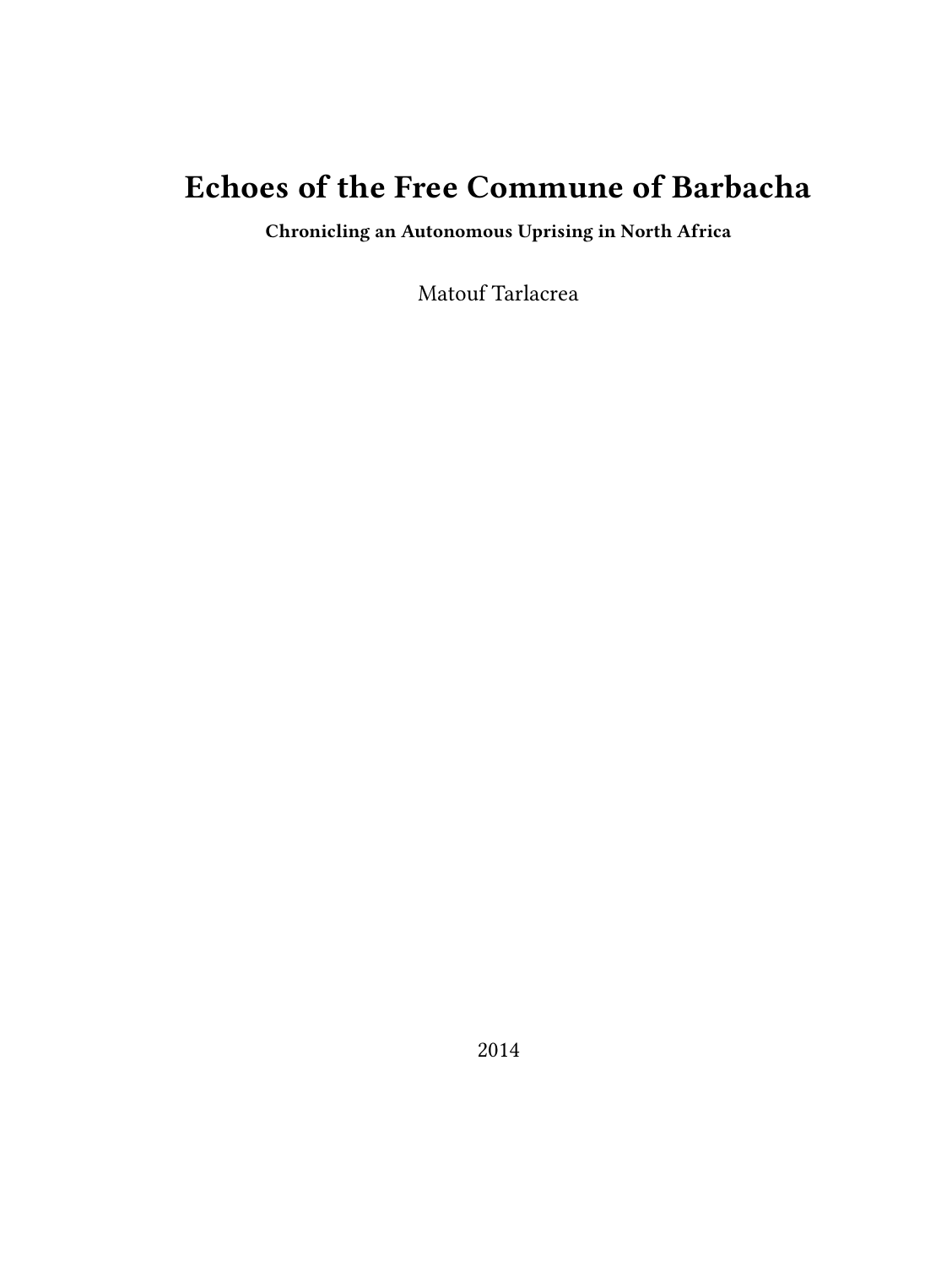# **Contents**

| Translators' Introduction $\ldots \ldots \ldots \ldots \ldots \ldots \ldots \ldots \ldots \ldots \ldots$ |     |
|----------------------------------------------------------------------------------------------------------|-----|
|                                                                                                          |     |
|                                                                                                          | - 8 |
| The Shutdown of the <i>Daïra</i> and Its Replacement by the Open General Assembly                        | - 9 |
| The Autonomy of Struggle and the Struggle for Autonomy 10                                                |     |
| And What if the People's Assembly Completely Replaced City Hall? 15                                      |     |
|                                                                                                          |     |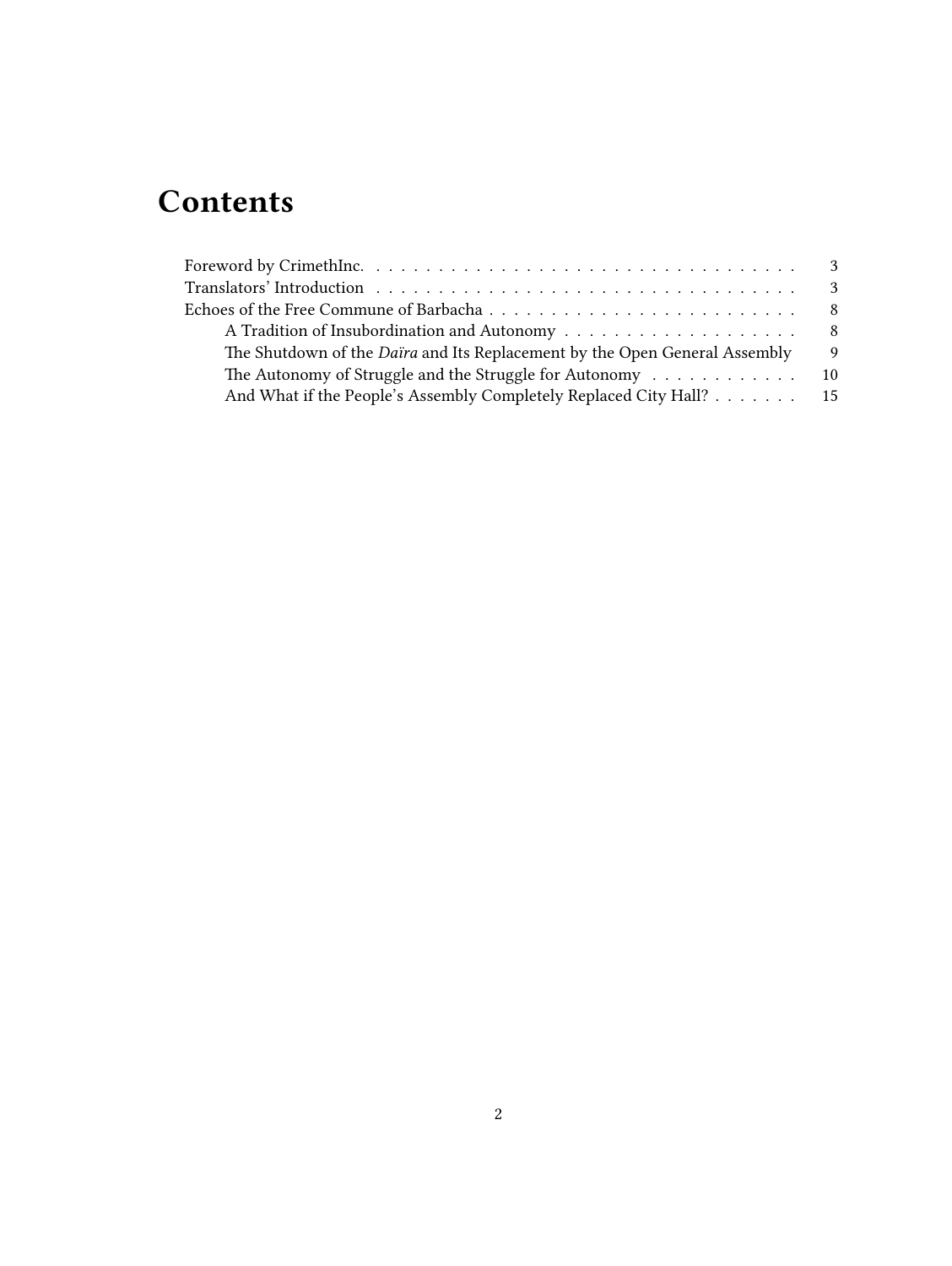## <span id="page-2-0"></span>**Foreword by CrimethInc.**

The autonomous region of Rojava has gained international visibility as a beacon of struggle against the Islamic State and other forms of autocratic power, an experiment in which many anarchists are currently participating. Yet Rojava is not the only region in which a struggle for self-determination has expanded to open a path towards total liberation. In north Africa, in the region of Kabylia, an ethnic minority oppressed by racism and state oppression has initiated in a series of revolts comparable to what the Kurds have accomplished in Rojava and the Zapatistas in Chiapas. Throughout decades of struggle, they have established zones of autonomy and built bridges to others in revolt, in hopes of bringing about "a genuine emancipatory social revolution." Read on to learn about this underreported struggle.

## <span id="page-2-1"></span>**Translators' Introduction**

#### *By Michael Desnivic and Habiba Dhirem-Kasper.*

This translation has allowed us to share a recent resistance movement that, until now, was completely unknown to English-speaking countries and still largely unknown outside of Algeria. The author, a French writer, filmmaker and documentarian, Matouf Tarlacrea, was very happy to see its release into English. In 2014, he traveled to a commune called Barbacha in northern Algeria with some friends for two days and collected personal stories and documents to present "Échos de la Commune libre de Barbacha" as both an article and short documentary video. Matouf's specialty is primarily in resistance movements around the world. His grandparents are from northern Algeria and he currently lives in Toulouse, France and is active in supporting CREA (*Campagne de Réquisition, d'Entraide et d'Autogestion* or Requisition Campaign for Mutual Aid and Self-Management), a squatted communal building inhabited by people of various ethnic and cultural backgrounds united under one common banner: **the total and complete rejection of all authority**.

Kabylia or Kabylie is a region in northern Algeria just east of the country's capital city Algiers, inhabited primarily by the indigenous Kabyle people. Outside of Belgium and France, Berbers and Kabyles are fairly unknown to Westerners: Algeria and all of North Africa are imagined to be exclusively populated by Arabs. The Kabyle people are an ethnic division of the Berbers, among many other Berber ethnic groups. Most Kabyles and other Berber ethnic groups currently speak Arabic, Algeria's official language, as well as regional Berber dialects; French, introduced via colonialism, is also common, especially in business and education.

Who are the Berbers? They are the original inhabitants of North Africa (Algeria, Egypt, Libya, Morocco, Tunisia) and parts of West Africa (Burkina Faso, Mali, Mauritania, Niger). But they did not *call themselves* Berbers: like the names of most indigenous peoples (e.g. "Indians"), this name was given to them by invaders. It comes from the Greek word *barbarous* and the Latin cognate *barbarus;* root of "barbarian," originally denoting a person with a primitive civilization. The original inhabitants of this region called themselves *Imazighen,* which roughly translates to "free people," known individually as *Amazigh* (masculine) and as *Tamazight* (feminine), who speak the *Tamazight* language. Their land was known as *Tamazgha,* renamed the "Maghreb" by the Arabs. In Antiquity, the people of this land had close relations with Ancient Greeks and Romans.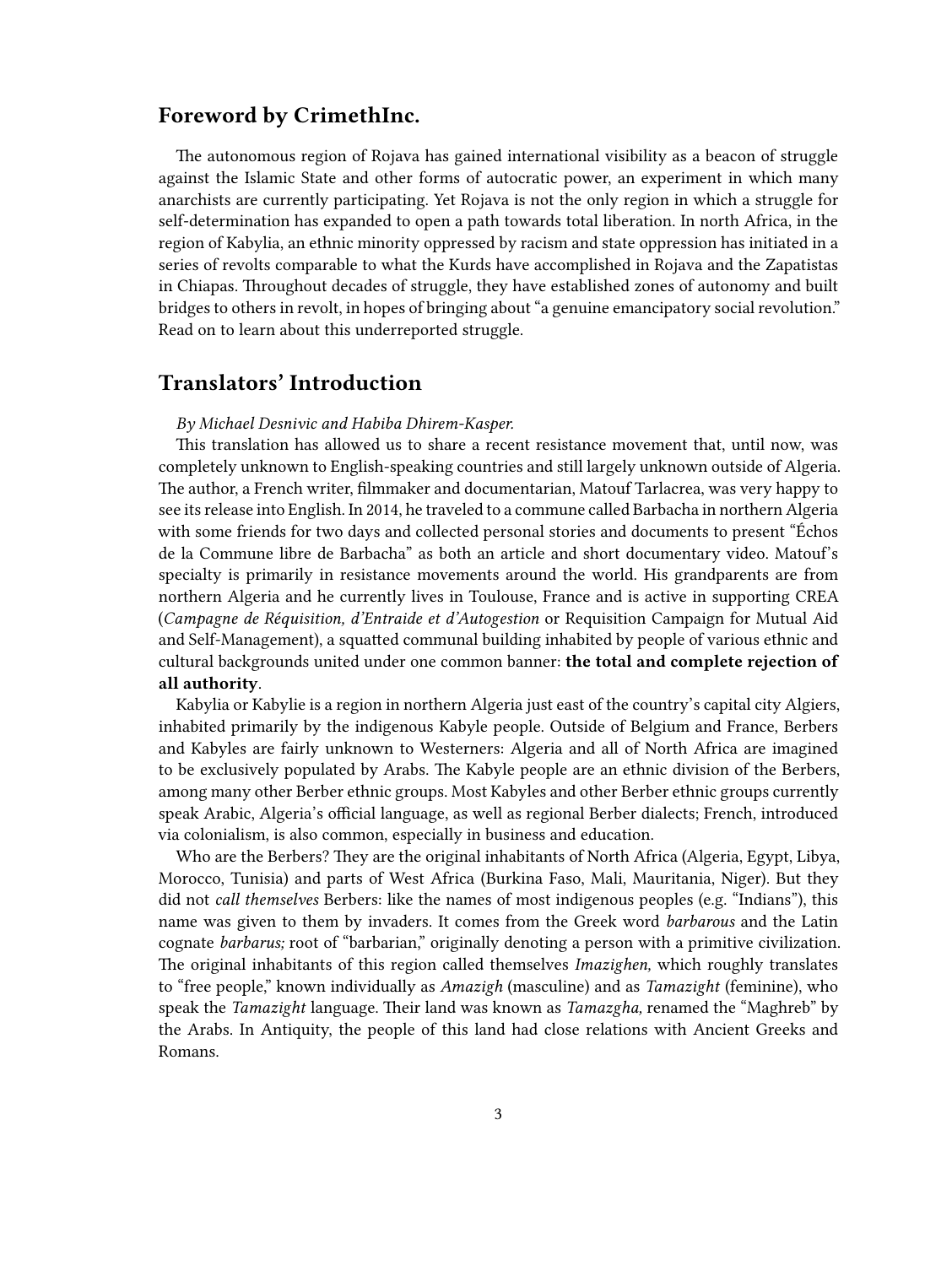As with many ancient people, contact with outside cultures alternated between friendship and hostility, with the Berbers playing the roles of both conquerors and conquered. Their contribution to the developing cultures of Antiquity and the Middle Ages has left a mark on African and even European culture (for example, historians suspect St. Augustine may have been an ethnic Berber). More recently, Situationist International cofounder Guy Debord noted in his 1955 article "Introduction to a Critique of Urban Geography" that the term "psychogeography" was coined by "an illiterate Kabyle" he and his friends had known.

Algeria has a rich history of revolt against the various forms of oppression and tyranny that have menaced it, including French colonialism and theocratic autocracy. Algerian-born Albert Camus noted the immense racism the Kabyles experienced through socioeconomic exclusion, extreme poverty and famines instigated by the French settler-colonialists in his essay "Misère de la Kabylie." In *We Are Imazighen,* Fazia Ailel states, "Berbers were denounced as a creation of France" as a means to intensify discrimination from the dominant Arab ethnic group. Generation after generation has resisted this racism. The struggles against discrimination and colonialism led to struggles against other forms of oppression as well. As is to be expected, throughout history, revolutionary attempts in Algeria to overthrow dictatorial systems of colonization and, later, state bureaucracy have consistently been co-opted by various "liberators" attempting to secure power for themselves via political, economic, military, or religious leadership roles. This is as true on the African continent as it has been in Europe and Asia.

Kabyles in particular have a long, vast history in avoiding authority and hierarchy, rejecting French colonialism and bureaucracy, by implementing local village assemblies; government in itself has mostly been alien to them. In his 1902 book *Mutual Aid,* Peter Kropotkin noted the rejection of authority that seemed to be imbedded in Kabyle culture.

The Kabyles know no authority whatever besides that of the *djemmâa,* or folkmote of the village community. All men of age take part in it, in the open air, or in a special building provided with stone seats. and the decisions of the *djemmâa* are evidently taken at unanimity: that is, the discussions continue until all present agree to accept, or to submit to, some decision. There being no authority in a village community to impose a decision, this system has been practiced by mankind wherever there have been village communities, and it is practiced still wherever they continue to exist, i.e., by several hundred million men (sic) all over the world.

#### He adds:

Mutual support permeates the life of the Kabyles, and if one of them, during a journey abroad, meets with another Kabyle in need, he is bound to come to his aid, even at the risk of his own fortune and life; if this has not been done, the *djemmâa* of the man who has suffered from such neglect may lodge a complaint, and the *djemmâa* of the selfish man will at once make good the loss. We thus come across a custom which is familiar to the students of the mediaeval merchant guilds. Every stranger who enters a Kabyle village has right to housing in the winter, and his horses can always graze on the communal lands for twenty-four hours. But in case of need he can reckon upon an almost unlimited support. Thus, during the famine of 1867–68, the Kabyles received and fed every one who sought refuge in their villages, without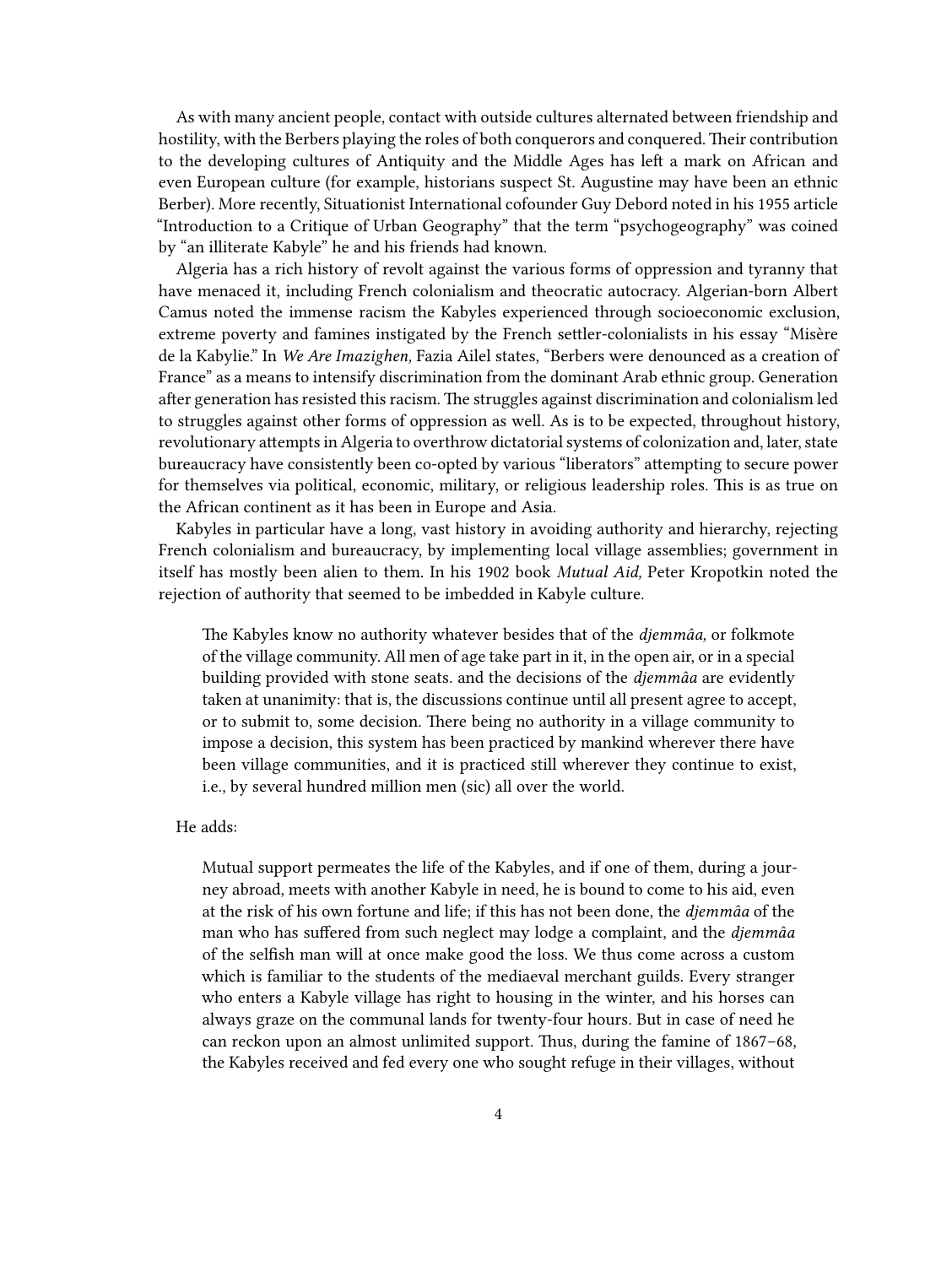distinction of origin. In the district of Dellys, no less than 12,000 people who came from all parts of Algeria, and even from Morocco, were fed in this way. While people died from starvation all over Algeria, there was not one single case of death due to this cause on Kabylian soil. The *djemmâas,* depriving themselves of necessaries, organized relief, without ever asking any aid from the Government, or uttering the slightest complaint; they considered it as a natural duty. And while among the European settlers all kind of police measures were taken to prevent thefts and disorder resulting from such an influx of strangers, nothing of the kind was required on the Kabyles' territory: the *djemmâas* needed neither aid nor protection from without.

On July 5, 1962, Algeria was granted independence after nearly 8 years of war and 132 years (exactly to the day) of colonization. The brutal war, depending on the sources, left around 400,000 to 1.5 million dead. Confusion, fear, disillusionment and atrocity seem to be inevitable byproducts of war, and the end of the occupation (as with the end of so many) led to the rise of despotic leadership.

But after the colonial forces left, something unusual happened. Coming to power at the end of the War, the workers and peasants of the country decided to implement *autogestion* or selfmanagement. Quickly, the working class took over much of the industry and the peasants much of the countryside. Thus the Algerian War of Independence suddenly became the Algerian Revolution.

Algeria's self-management revolution (1962–65) united the entire working class, Berber and Arab, as well as even ethnic French *pieds-noirs*<sup>1</sup> to build a socialist (some might even say "libertarian socialist") revolution that shook off the dead weight of political parties, including the Leninism and Stalinism that numerous bureaucrats were struggling to implement in Algeria and throughout most of the freshly decolonized countries. The struggle of the Algerian workers, peasants, and students was consistently hammered and wedged between various ideologies: religious conservatism, Leninism (or "vanguardism"), capitalism, nationalism, ethnic identity. Unsatisfied by each of these, an Algerian proletariat—people who had not read Marx and Engels, brought a communist party to power, or possessed any interest in centralizing power and the means of production in the hands of the State—had successfully done what socialists in the Cold War era were bent on preventing working people from doing: taking power *for themselves.*

"After independence, the Algerians turned to socialism, which to them meant selfmanagement." (Autogestion ouvrière et pouvoir politique en Algérie (1962–1965), Monique Laks, 1970.) Revolutionaries in Algeria were quickly superseding Marxism and its apologists. Ukraine, Germany, Russia, France, and especially Spain are historically seen as the bastions of anarchist and libertarian socialist insurrection by means of self-management, especially in the form of workers' councils. The revolutionary reorganization of society got underway in Algeria along similar lines, with far less influence from Western thinkers, pushing itself to challenge both state control and private ownership of capital.

With an uncertain socio-economic future in post-independence, the new rulers of Algeria appeared inept. After the war, the General Union of Algerian Workers (*Union Générale des Tra-*

<sup>1</sup> European supporters of and participants in the Algerian Revolution were referred to later as *pieds-rouges.*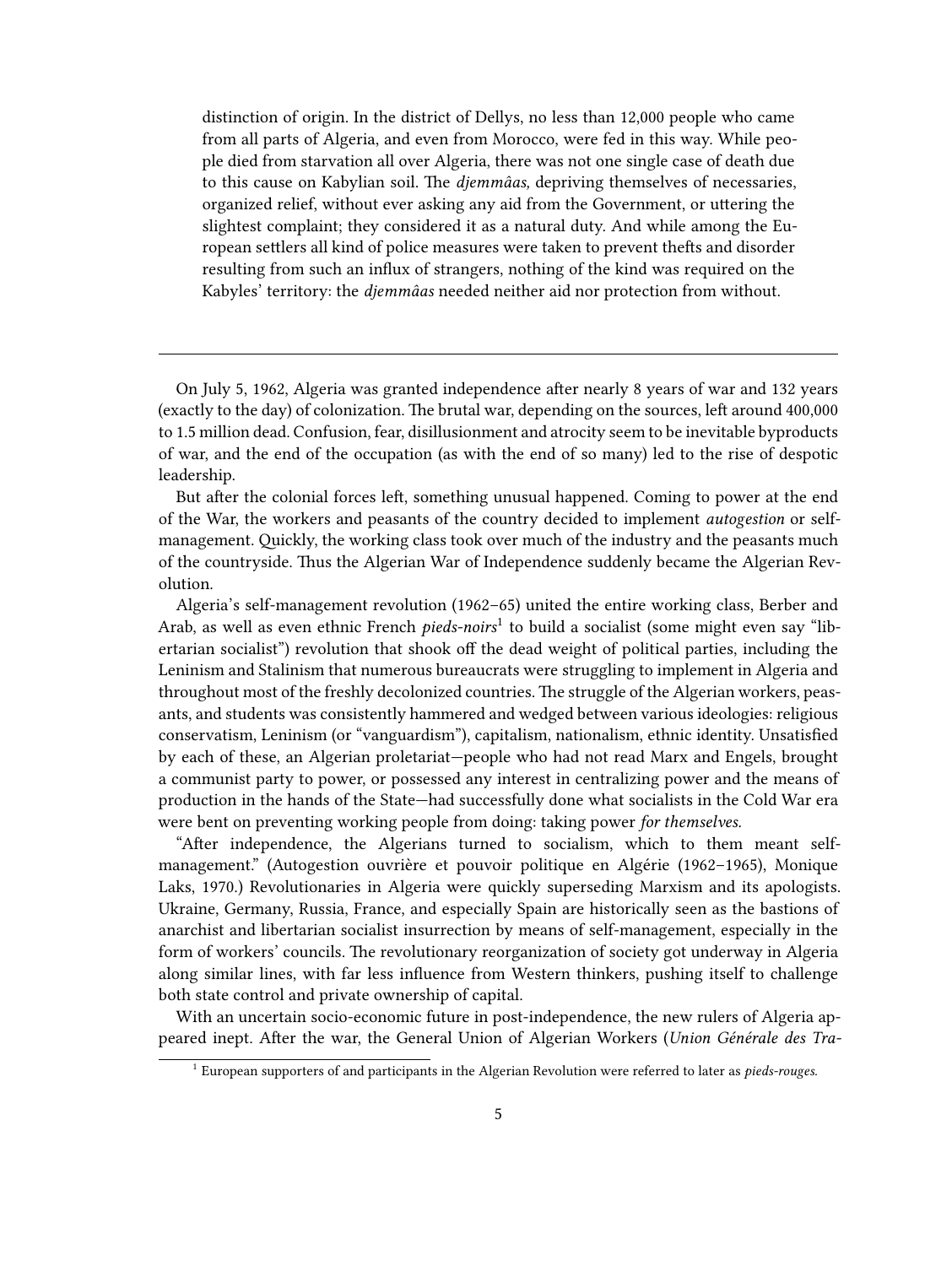*vailleurs Algériens* or UGTA) issued the following appeal: "…our battle is soon going to take a new form… The resumption of economic activity will allow the workers to take the initiative to be present everywhere, to participate, to direct and control the economy of our country." The UGTA continued an appeal to the newly-formed government and the French former owners of the farms and factories to reopen them. The UGTA stated that if there is "a negative answer, the government must organize a system of management by the workers." The request fell on deaf ears at first, but workers' self-management continued to come into discussion and was granted official status by Ahmed Ben Bella, the first President of Algeria, in September 28, 1962 in his inaugural speech (plausibly, however, to outstrip his bourgeois competitors with his bureaucracy). After Ben Bella was overthrown by Boumédienne in a *coup d'état,* self-management and the workers' movement were targeted by the new regime that blended Islamic fundamentalism and technocratic state-planning, destroying self-management in a few years' time.

The movements of the "Arab Spring" were particularly intense in Algeria; but they were preceded by several Berber Springs. In 1980, a lecture on Kabyle poetry by Moulod Mammeri was banned at the University of Tizi-Ouzo. This sparked the first spontaneous Berber Spring, a series of riots and strikes aimed at demanding status for Tamazight as a national or official language, and culminating in other attempts to change Algerian society. Another Berber Spring broke out in 1988. A civil war erupted in 1991 and lasted until 2002.

On April 18, 2001, an event occurred that again put Algeria and the Kaybles in the international spotlight. Guermah Massinissa, an eighteen-year-old high school student arrested in Tizi-Ouzou, a city in Kabylia, was shot by police while in custody under very mysterious circumstances. Rioting broke out almost immediately, causing what was dubbed the "Black Spring." As often occurs in uprisings against State-sponsored murder, the entirety of the society and everything it produced was called into question. A movement emerged for an autonomous Kabylia.

This revolt elucidated what the insurrectionaries were ultimately attempting to do and what they wanted to communicate to Algeria and the rest of the world: they refused to be led or dominated by anyone, French, Arab, *or* Kabyle.

Men, women, and children all over Kabylia participated in this third Berber Spring. The common slogan chanted was "You can't kill us, we are already dead!" (Somewhat more intimidating than "We are the 99 percent.") Kabyle women were particularly active in the revolt, voicing their disgust against the possible State-sponsored murder of their brothers, husbands, boyfriends, fathers, and sons.

Government offices, courts, police stations—all repressive infrastructures of the State—were put to the torch. Showing a thoroughgoing critique of all the different things that restricted their liberation, the rioters went after the buildings of political parties and Islamic fundamentalists. The Islamists, whose ideological terror paralleled the State's autocracy culminating in the deaths of countless Algerians, saw their meeting places turned to ash. By the end of the month, the entire region of Kabylia was in total revolt. Every attempt at negotiation with the Algerian government was rejected by the communities of resistance. Police and Islamic fundamentalists were consistently driven out of villages and cities. Labor unions and left-wing parties were shunned as all attempts to take authority were considered traitorous, including voting in the elections.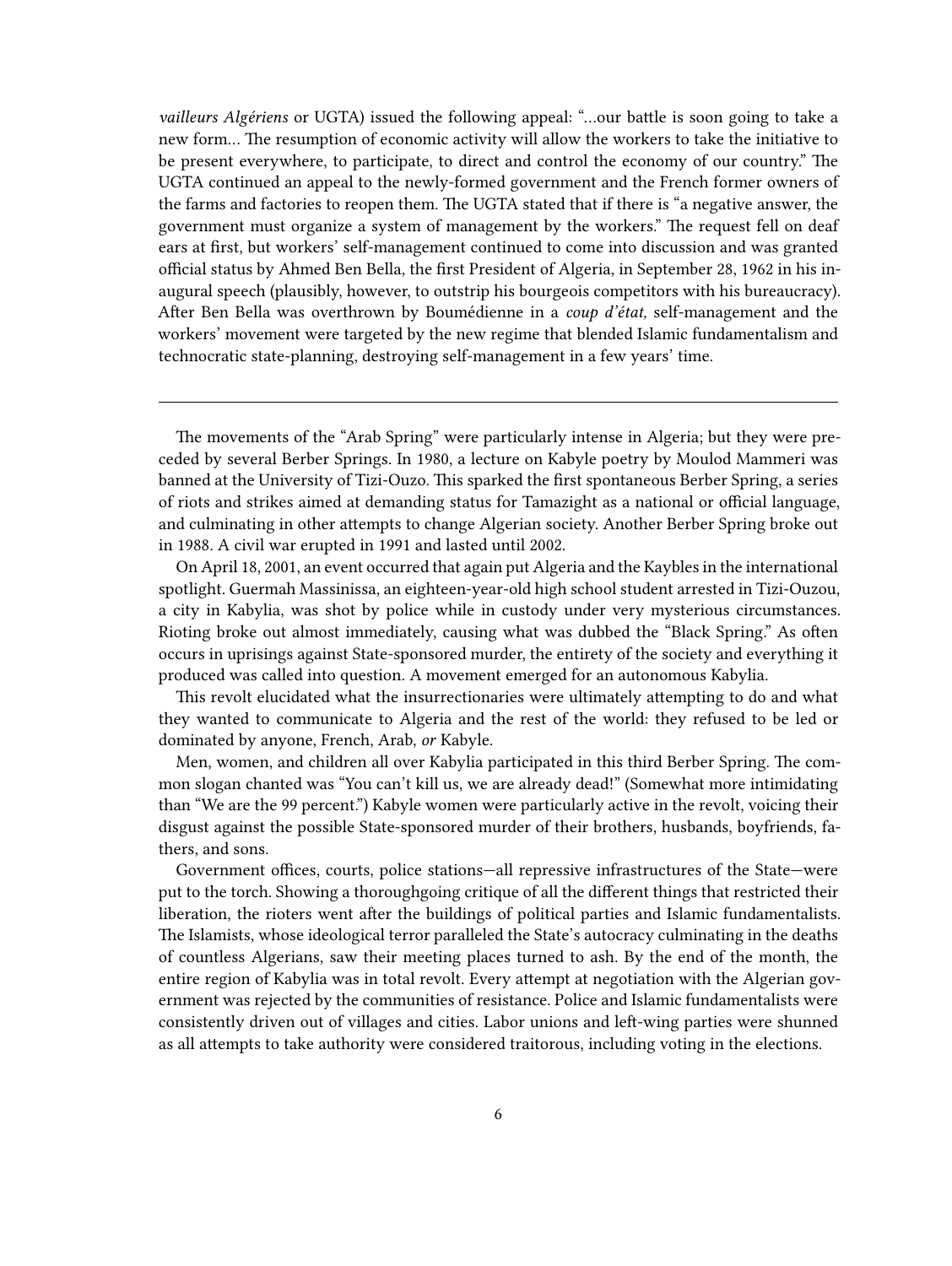The people of the region recreated the *aarch* (similar to Kropotkin's aforementioned system of the *djemmâa*), a method of coordinating the needs of the community with revocable delegates from the village assemblies (see Wolfi Landstreicher's *Autonomous Self-Organization and Anarchist Intervention*). Via *aarchs,* the community runs decisions by consensus and assembly. By rejecting hierarchy, it purges the old Algeria—and the old world itself—that asserted its assault on freedom through the police state and Islamic fundamentalism.

Habiba's father, an ethnic Kabyle, was married with two daughters during the Algerian War of Independence. He was a *harki,* something he did not like to talk about. It was a poignant subject in their household. Why would anyone choose to fight against his country and people? Wearing these two badges of shame, a *harki* and a Kabyle, was not easy.

The word *harki* has generally come to mean "traitor": in the Algerian context it refers to an Algerian soldier who fought on the French side of the war—sometimes not by choice. Habiba's father was told his family would be killed if he did not help the armed forces of France keep Algeria as their colony. In return for fighting at their side against the anti-colonial forces, he was promised asylum in France. He found a new life in France, where Habiba was born. Obviously, the transition wasn't easy for the family. They would have preferred that their country regain its independence from France, and it did, but they never were able to savor the victory. As a child, Habiba visited Algeria with her mother, but things were not the same as her mother had left it. As for Habiba, the experience was very disappointing. She had hoped for acceptance but instead encountered disdain from children in the village her mother grew up in. Being called a dirty Arab back in France was normal, almost expected, but to be called a dirty French in the land of her ancestors left her disheartened and confused.

It was a few years before she understood what it all meant. She was the daughter of a traitorous *harki,* a man who had betrayed his country and fled with hundreds of thousands of others. Or at least that was what those kids were told she was.

After that trip she had a better understanding of where she came from and she was never the same again. Everything she thought she was came crumbling down. It was only after decades that she discovered her true background: her parents had been Arabized; they were Kabyles assimilated into the Arabic culture and language, and all her life she was made to believe she was part of a culture that deep down she knew she was never part of. Today she is proud to say that she is part of the Kabyle people, some of the most resilient and courageous people in North Africa. Today she hopes that the people of Kabylie will keep fighting for their rights, for their language and to regain their independence.

In translating this piece and presenting the existence of the movement in Barbacha to the English-speaking public, we strongly felt their struggle needed to be known to a wider audience. We did so not just simply to offer a mere news piece to enlighten the Anglosphere on the *zeitgeist* in northern Algeria, but to inspire others, to move people out of pessimism and fatalism, to show them resistance and change are not impossible. Furthermore, we do so for the people of Barbacha's request for support and solidarity outside of Algeria, as they have stated plainly that they wish to unite with everyone across the world who yearn for freedom from oppression. We present this project to serve as outreach in order that their struggle might connect with other struggles against authoritarianism, hierarchy, capitalism, and racism.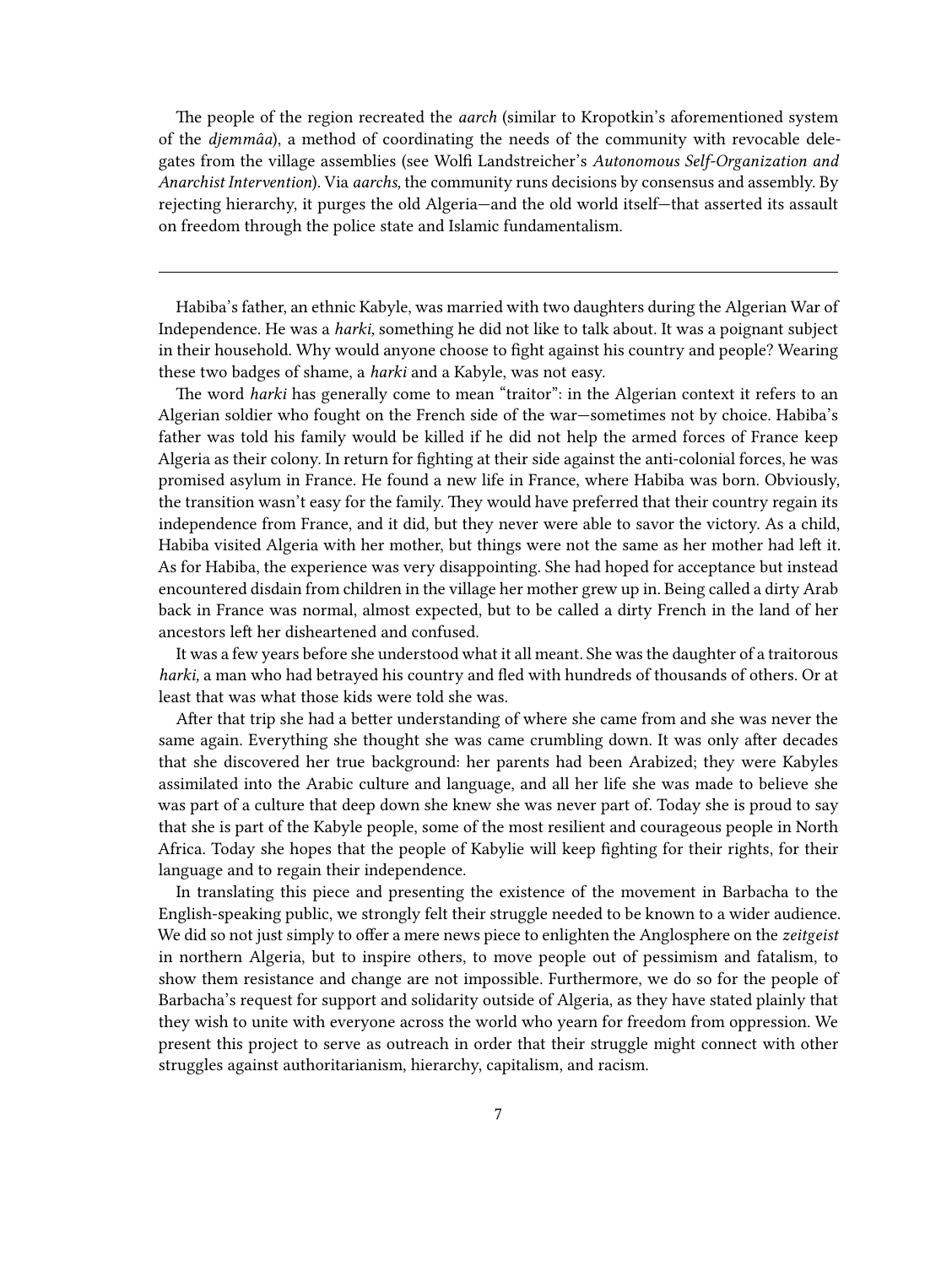## <span id="page-7-0"></span>**Echoes of the Free Commune of Barbacha**

*Barbacha is a small region in Kabylia, made up of 34 villages with 27,000 inhabitants. Since 2012, the people there decided to forego holding the reins of municipal authority to instead develop diverse forms of self-management, notably via their Open General Assembly (OGA). Matouf Tarlacrea was there a few months ago accompanied by friends. He brings with him this collective story.*

Barbacha—*Iberbacen* in Tamazight, the Berber language—is a region in Little Kabylia, Algeria, self-managed by its inhabitants since the end of 2012. "Barbacha is just a small hamlet left aside from all the treasures of Algeria," says Da Taïeb, an elder of the Commune. "It's a poor region located in a mountainous area. We have no trails or roads."

As in other regions, the peasants and workers of Barbacha fight day by day to live a dignified life confronted with all the forms of exploitation and oppression imposed by the State and capitalism. But in Barbacha, something else has also created itself. The 27,000 residents of these 34 villages comprising the population of Iberbacen, effectively self-organized through the Open General Assembly (OGA), established a collectively-occupied building. "In Barbacha, we have created this house to protest against the system that crushes us endlessly. The system that governs us right now is rotten," says Da Taïeb. He and a few others welcomed us in February 2014 with their story and showed us their archives.

Here are a few sketches of these roads drawn by the people of Barbacha—paths for all those who are fighting for emancipation all over the world.

### <span id="page-7-1"></span>**A Tradition of Insubordination and Autonomy**

The region of Barbacha has been a site of Berber resistance against all colonization as well as a place of continuous battles for Tamazight culture and language. This has been imbedded in the long history of the struggles of the Kabyle people for autonomy and independence. The region cultivates this with the methods of practicing mutual aid and solidarity, insubordination and insurrection that are passed down from generation to generation. "It's a movement that was born in 1979. And this fight for culture, for language, for everything, continues. Because we are not [yet] independent!" says Da Elhamid, a welder in central Barbacha.

Like most parts of Kabylia, the region revolted in 2001. Among what was obtained were cultural rights, and those revolts allowed the inhabitants to eliminate numerous police stations and *gendarmeries*<sup>2</sup> which were opposed to all forms of struggle and any autonomous social life.

On top of the harassment, the racketeering and the systematic brutalities, the Algerian State for a long time applied a strategy of tension based on murder and civilian abductions as a form of permanent counter-insurrection. Faced with an exceptional regime, the people did not give in. In 2001, they expelled the police and military forces in the Barbacha region and burned down their buildings. Mabrouk, an English teacher in the commune, explained that the population was doing without security services for thirteen years: no gendarmerie, no police. During those thirteen years, no crimes or infractions were committed.

<sup>&</sup>lt;sup>2</sup> Generally unknown in English-speaking countries, a "gendarmerie" is a French word (and French invention) for a military police force involved in the law enforcement of rural regions. In Algeria, they are substantially militarized and brutal, thus particularly despised. *—Trans.*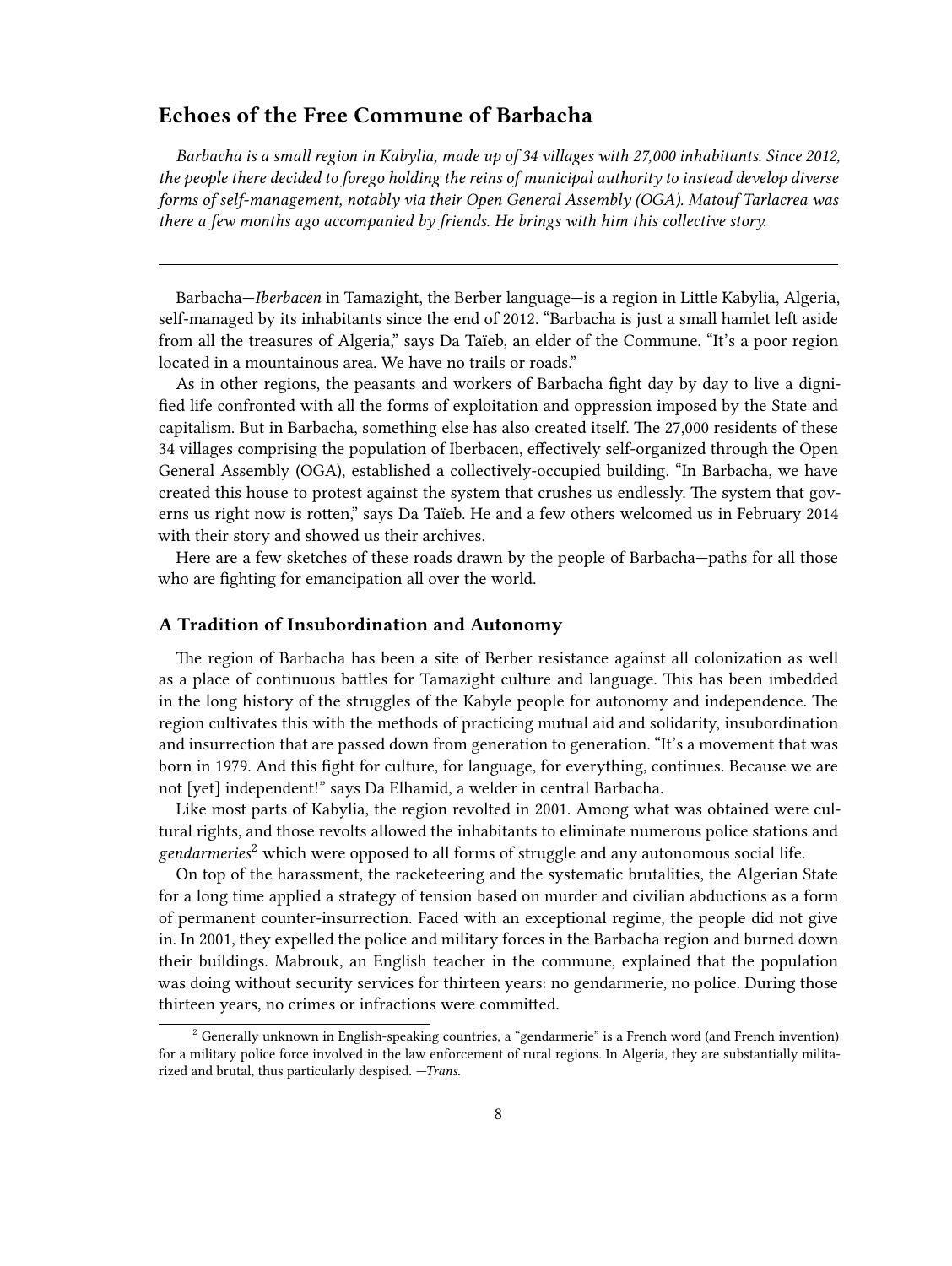Amazigh, a youth from the region, has determined that the gendarmerie "is of no use. On the contrary, it oppresses. It's not there for our security. For twelve years, we organized ourselves in village committees. Each village assures its security by its own residents." It is in this collective self-defense experiment that new forms of communal self-organization have been created. Mabrouk further explains, "We organized ourselves. Each village has someone responsible. And the people of these villages organize together. If there is an enemy that wishes to enter, we create a security post at night and we organize with everyone to help in teams." He goes on to explain that after four years, people got in the habit of living without these security teams. "But as soon as there's a problem, everyone will come together and organize and fight." In Barbacha, there are not even State-run courts: justice is rendered on the traditional model of the *aarchs,* the councils of the wise.

## <span id="page-8-0"></span>**The Shutdown of the** *Daïra***<sup>3</sup> and Its Replacement by the Open General Assembly**

The direct conflict with the Algerian State and its structures grew even more divisive during the preparation of the municipal elections of November 2012. During this time, the *Wali* (governor) Hemmou Hmed Et-Touhami actually refused to register the PST, $^4$  largely supported by the residents of Barbacha. They decided to fight so that the PST could be registered. And they won this cause. In the elections of November 29, the PST finally got 39% of the vote, with six out of fifteen elected. Clearly their list is the majority.

Except that the four other parties on the list formed an alliance to impose another mayor, Benmeddour Mahmoud, of the RCD. And this occurred despite the existence of a law declaring that a list that has obtained 35% of the vote can nominate the new mayor. The election was held even without the PST member list present, who had not even been notified of this. This "shameful alliance," as Barbacha's residents called it, united the RCD, $5$  the FLN, $6$  and the FFS, $7$ parties initially opposed to one another, in their struggle for state power.

The population of Barbacha rose up against this manipulation. They closed the *Daïra,* then city hall, and collectively requisitioned the local village hall in order to create the *Axxam n Caâb*8 the House of the People—where, since then, the Open General Assembly (OGA) of Barbacha's villages meet. A banner hangs there: *"Long live the struggle, for only struggle pays off."*

Within this assembly, only alcohol, drugs, and "lack of respect" are prohibited by collective decision. Da Taïeb explains how it operates: "As soon as there is a problem, we meet, we make decisions; our words matter. This is our strength, the law of the people. […] This house, we acquired it with our collective power. No one can shut it down, and here we speak of whatever

<sup>&</sup>lt;sup>3</sup> Subdivision of a Wilayah (prefecture), that is to say, a sub-prefecture. [A Wilayah (an Arabic word) might be better understood in English as "region," "province," "county," etc. A Daïra, unique to Algeria and the Western Sahara, can be best translated as "district." —Trans.]

<sup>4</sup> PST: *Parti Socialiste des Travailleurs* (Socialist Workers Party), an anticapitalist and internationalist party founded in 1989, a member of the Fourth International.

<sup>5</sup> RCD: *Rassemblement pour la Culture et la Démocratie* (Rally for Culture and Democracy), social democratic party created in 1989 founded after the formation of the *Mouvement culturel berbère.*

<sup>6</sup> FLN: *Front de Libération Nationale* (National Liberation Front), current party of the State under the ruling military junta.

<sup>7</sup> FFS: *Front des Forces Socialistes* (Socialist Forces Front), social democratic party founded in 1963.

<sup>8</sup> *Axxam n Caâb:* this is Tamazight, not Arabic. *—Trans.*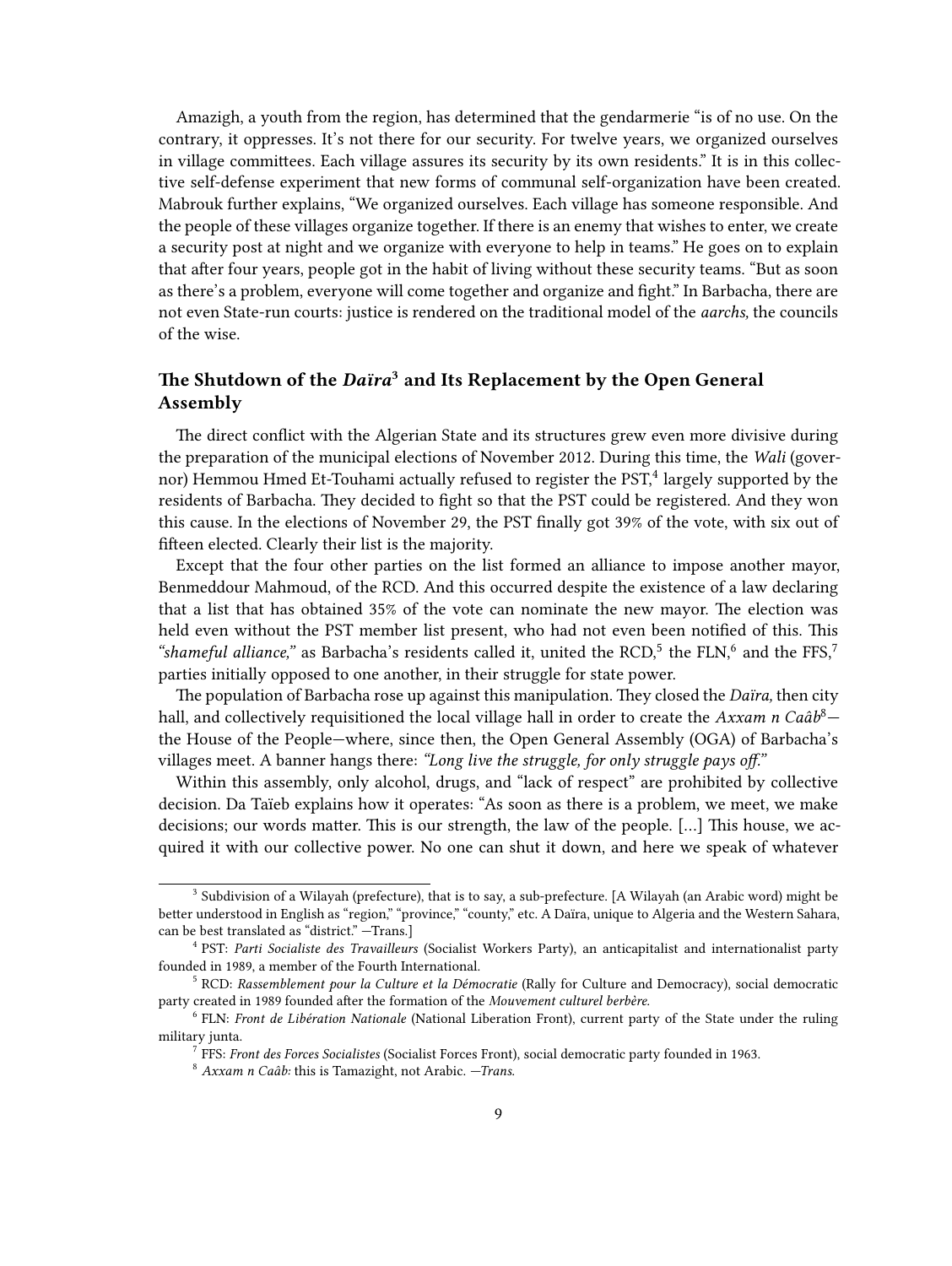we wish to speak of, we say whatever we want. Letting anyone step on our toes is out of the question." The welder Da Elhamid adds, "Everyone has the right to speak. And the people there are there as volunteers. That is democracy, true democracy, because it comes from the people. [...] We organize ourselves for marches, for contributions, for everything, everything, everything. We must always fight."

Mabrouk, the English teacher in his thirties, specifies that, "We fight against corruption, for the dignity of the people." Faced with the "power of the State" which describes them as "a mafia of young people who spend their nights in a house," Mabrouk states that the people that come to the *Axxam n Caâb* are "the peasants, the intellectuals, the artists." "It is a place of one hundred percent freedom: there are no currents, neither religious nor political, inside this house; there are no ideas of the PST or any alliances with the FFS, only the ideas of the peasants and the inhabitants."

After each assembly, someone is in charge of writing a communiqué that is dispatched to prisons, to citizens, and posted on all the walls of the commune. It is even sent to the security services, "Because we don't do this behind closed doors!" says Mabrouk.

An excerpt of the very first bulletin of the OGA, broadcasted and posted in the villages of the commune states:

We citizens, the men and women of the Commune of Barbacha, organized as an Open General Assembly, strongly reaffirm our rejection of Daho Ould Kablia's<sup>9</sup> instruction which opens the path to clientelism, and we consider the installation of the pseudomayor by decree of the Wali of Bgayet (Prefect of Béjaïa) dated December 17, 2012, to be annulled and invalidated. […] Furthermore, we hold the public powers and those elected in the so-called coalition responsible for the decay of this situation (blockading the Daïra and city hall, the treatment of communal workers, etc.). We reserve the right to create large-scale actions. […] LONG LIVE THE WILL OF THE PEOPLE! STAY IN SOLIDARITY! LONG LIVE THE STRUGGLE!

—Communiqué No. 1 of the Open General Assembly of the Residents of Iberbacen, December 26, 2012.

Little by little, the Open General Assembly of the residents of Barbacha has replaced the centralized and authoritarian management of city hall. At first limiting itself to the struggle against the State, it extends itself, little by little, to different domains of collective life. A path to the basics has anchored in a unique history.

## <span id="page-9-0"></span>**The Autonomy of Struggle and the Struggle for Autonomy**

It's in this battle against the installation of a fraudulent mayor by the State and the big political parties that the Commune of Barbacha creates self-organization. While the swindler mayor tries to settle in the PCA (the People's Communal Assembly, *Assemblée populaire communale,* or "city hall"), accompanied by an attorney general, a crowd assembles a first time to prevent access. Resolutely determined to solve the problem, the residents decide to block all access to city hall. Hundreds of them, including activists from the FFS and the RCD, in disagreement with the elected

<sup>9</sup> Daho Ould Kablia (born 1933), former Interior Minister of Algeria in charge of Algeria's gendarmerie, among other bureaucratic affairs. *—Trans.*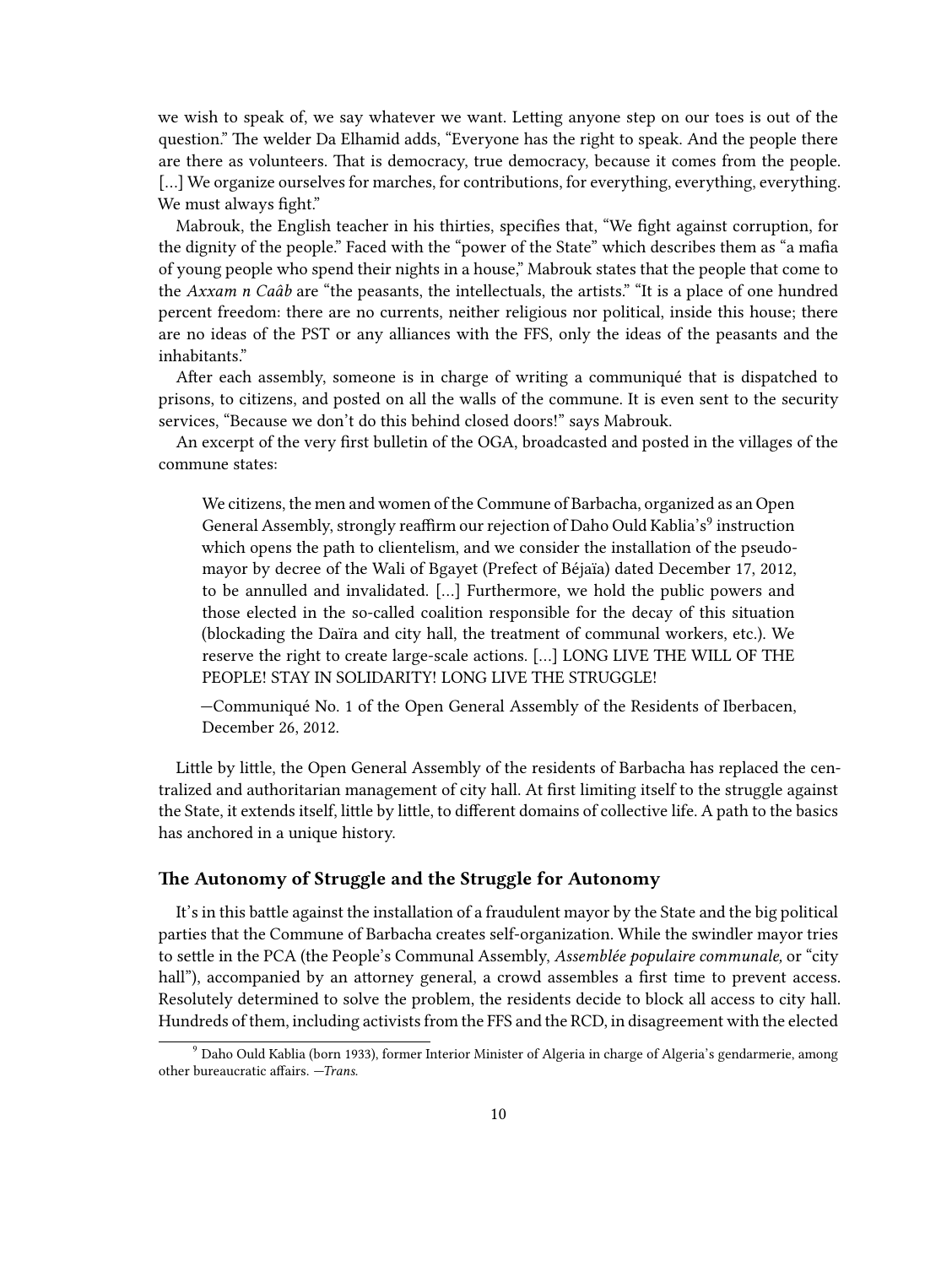parties, mobilize day and night, occupying and blocking all municipal services (the registry office, etc.) and prohibit the slightest meeting of these elected puppets.

"The interests of the Commune, which is in a state of stagnation, come before all other interests, and our interest today is to place Barbacha back on track; this can only happen by the resignation of all elected officials," announces the second Communiqué of the OGA (December 30, 2012). Communiqué No. 3 points out the strategies of rottenness exercised by the State against the population to create divisions among those mobilized against them. This text calls for the dissolution of the PCA, the nomination of a temporary leader of the *Daïra* to manage administrative affairs, and a rally for January 5 at the headquarters of the *Wilayah* of Béjaïa. The assembly signed off, "To the peoples and populations of the world fighting for real sovereignty: may the year 2013 be a good and happy one of solidarity struggles and all that can be gained from them!"

To get to Béjaïa from Barbacha, it's about 40 kilometers (25 miles). Not exactly next door. The demonstration of January 5, 2013 nevertheless unites over a thousand people. The protestors block the main road leading to Béjaïa to demand the organization of new elections. This demonstration marks the effective involvement of the residents of other communes in other *Wilayahs.* A solidarity even more valuable emerges knowing that legal proceedings would be charged against militants accused of blocking city hall.

Communiqué No. 4 shows that in the space of autonomous struggles, there emerge new forms of collective organization:

In detailing its durations of battles, the General Assembly (GA) made the following propositions:

- The reinforcement of its self-organization by the integration of more delegates and volunteers of all villages by their distribution into commissions according to the tasks it has accomplished and the demands to stop and take charge;<sup>10</sup>
- An improved organization of volunteer actions concerning vigilance and security as well as trash collection, particularly around Suq n Tlata;
- Taking charge of repairs in different sectors: the supply of drinking water, sanitation, public lighting, etc.;
- Scientific and cultural activity in organizing nightly festivities after the GA's tasks are completed;
- Quarantining those elected by the shameful alliance, requiring that they resign within 24 hours, the denunciation of their sponsors and support as well as all participants in the various attempts at manipulation in the instrumentalization and intimidation of high school (and other) students and communal workers;
- The construction of a general strike and other large-scale actions.

Therefore, the General Assembly is not just an organization for struggle and resistance. It has become an everyday meeting place and takes charge of various aspects in the maintenance of the commune: trash collection, the distribution of fuel for schools, cleaning, etc. Mabrouk spoke also about how the employees of the People's Communal Assembly (PCA) hadn't been paid in four

<sup>10</sup> This peculiar phrasing at the end of the sentence is in the original French. *—Trans.*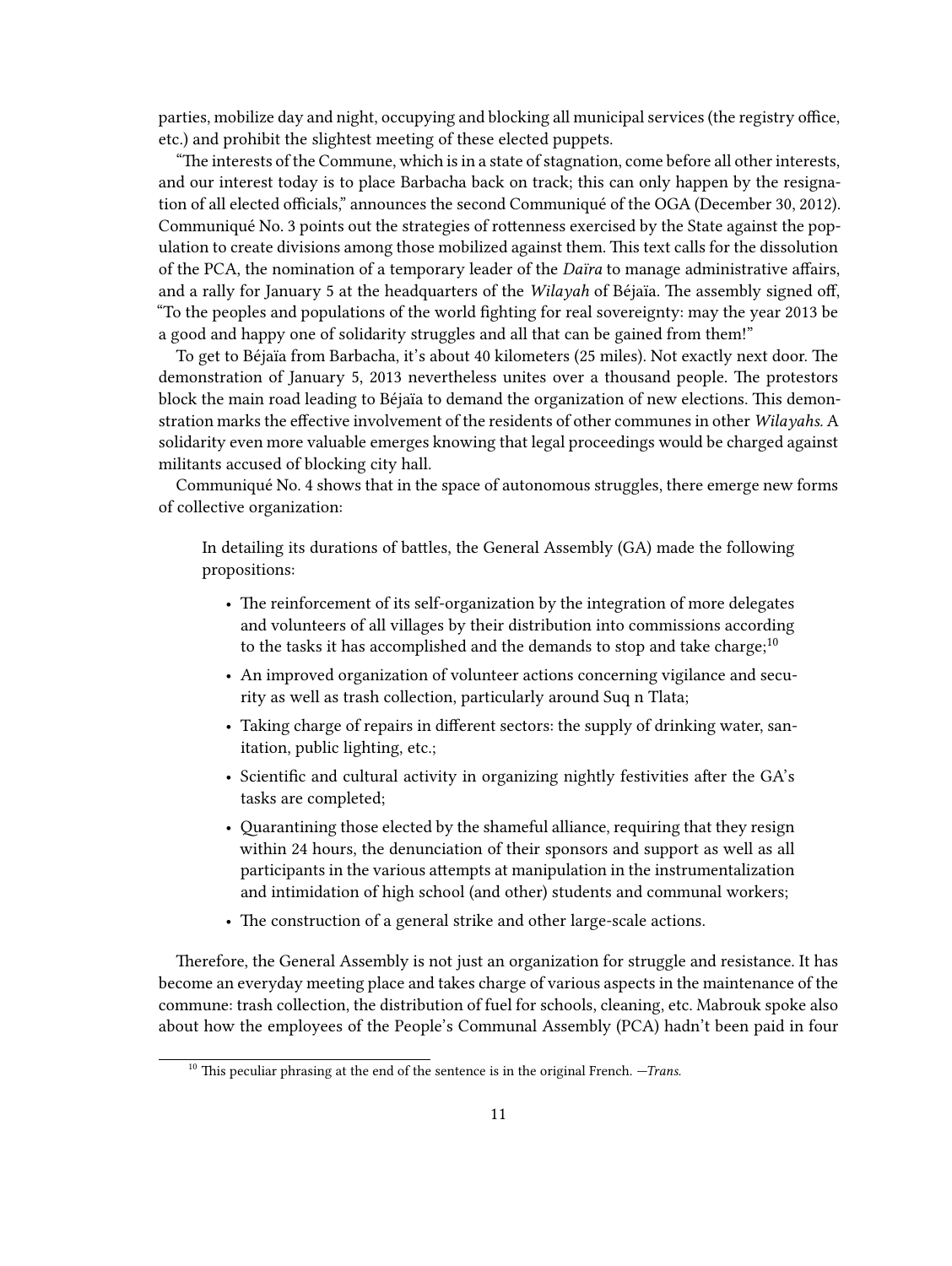months: "These are people who have four, five, or six children. In order to take care of them these past four months, we organized together to find money and food, to respond to their needs… In addition, we help the sick who may be in need of passports to travel to France or Belgium for healthcare, and we take care of that for them. We also do the same for the maintenance of schools, supplying them with fuel and supplying their cafeterias." Some business owners and residents even contributed to finance certain projects. Mabrouk recounts: "This is how we've worked from then until today. We have assemblies all the time, we work in solidarity. We want a PCA of the people, not a PCA of power."

This collective handling of the organization of the commune leads to a form of revolutionary radicalism. In its "Open Letter to Everyone" dated January 22, 2013, the OGA announces:

We will spare no effort to build any bridges necessary to expand our movement to all the Algerian people for a genuine emancipatory social revolution to federate our multiple discontents, oh so legitimate, and all of our actions. In Sidi Buzid, it was a suicide. In Barbacha, it was a ray of hope that shined through.

January 26, 2013: the six legitimately elected members of the PST and the NRD (*Rassemblement national démocratique*<sup>11</sup>) resigned and gave their power of attorney to the Assembly to move toward the dissolution of the PCA and to provoke new elections. The Assembly also decided to demand the resignation of the entire prefecture. In its Communiqué No. 6 of January 29, 2013, it calls on the entire population of Barbacha and "every person convinced of the justness of our battle, wherever they may be" to stage a general strike on commune territory on January 31, with "the shutdown of all access from midnight to 4 pm." The communiqué ends, *"Long live the people, organized and conscious. Long live the people's solidarity. We are moving forward."*

But on January 30, the FLN building is burned down. Claiming their strategy to be "peaceful," the OGA condemns this action which it sees as provocation from the State to justify its repression. Communiqué No. 7 of January 30, 2013 proclaims:

We are telling all Hamhamists, $12$  enemies of the people at the bottom of society, that these kinds of acts will only reinforce our determination to fight you, you and your sponsors, until victory. Our battle is neither tribal nor individualistic. It is a real class struggle that started in Barbacha. It is the will of the people against the will of bourgeois and mafia power that, instead of serving the people at the bottom of society, offer themselves as servants to global and imperialist capitalism.

The exceptional regime applied for so long in Kabylia and the regimes of repressive terror deployed during the Berber Springs and the 1990's both left permanent scars on the relationships in Algerians' movements regarding the use of violence. In Barbacha, the majority of the population—which participated in the burning down of a police station thirteen years earlier [in 2001]—seems to prefer occupations and blockades of buildings, roads, or towns as well as mass marches and general strikes. But in the debate between the residents (which we attended), the partisans of armed insurrection, although in a minority, are not stigmatized or cast aside; they are respected in their perspectives and are integrated into the struggle. It seems there is a predominant will to minimize employing acts of violence the more co-opted they can be by power

<sup>&</sup>lt;sup>11</sup> National Rally for Democracy, liberal party founded in 1997. *-Trans.* 

<sup>&</sup>lt;sup>12</sup> Opportunists that only act to fill their bellies.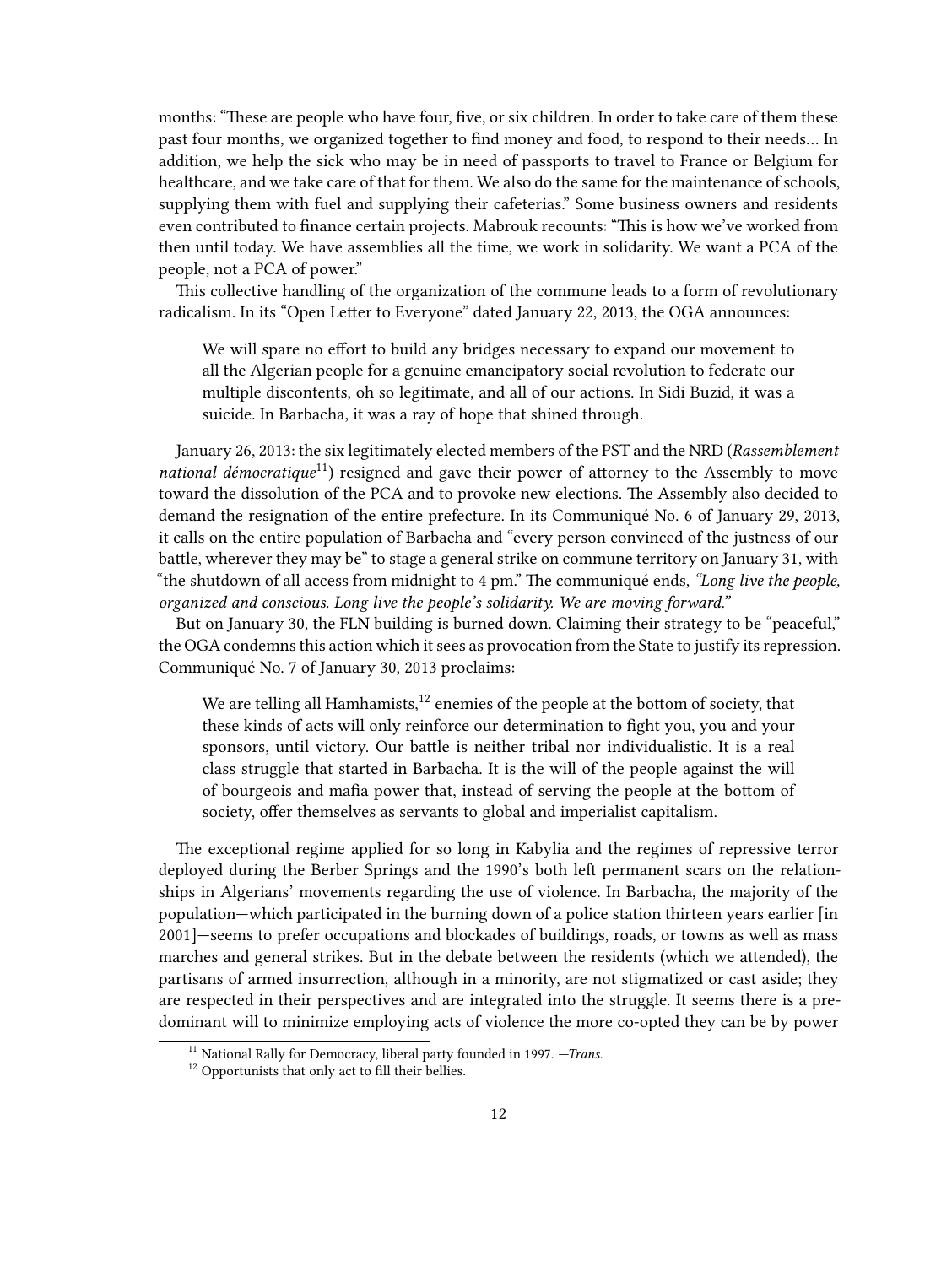and the more useful they could be to justify the remilitarization of the territory, while completely undertaking all forms of offensive direct action when the situation necessitates it. For example, a young anarchist in Barbacha who is very involved in the Assembly prefers what he calls "nonviolence," and says, "even in my interventions within the movement, I defend the idea of sometimes utilizing violence, such as, for example, burning the ballots next April 17 [the date of the presidential elections]. I see all the psychological scars of past movements, like the events of 2001. Just seeing a gendarme makes us want to burn everything down." In Barbacha, these debates seem to uplift the movement rather than dividing it.

The general strike of January 31, 2013 is a success. During the popular meeting at the end of the day, much of the population decides to organize a march and then a sit-in in front of the *Wilayah* of Béjaïa on February 3. The OGA adds "a more radical action, namely the blocking of street traffic access to both entrances of Béjaïa." Both of these actions are massively implemented, but they don't suffice for the Prefecture to give in. In Communiqué No. 9 of February 4, 2013, the Assembly speaks of the risk of a "fratricidal bloodbath among Barbacha residents" if the demands of the population are not met. Faced with the "masquerades" of a power that's attempting to criminalize them, they become from then on an organ of people's self-management.

Our movement is jealous of its own independence. It is above all parties and all partisan logic. We pronounce our decisions in total democracy (direct, we should say) in an Open General Assembly that we have adopted as a popular commitment to our conscious organization. […] We forbid you to judge our method of struggle. We have already declared that we have passed the stage of rioting. Our movement is highly peaceful and of an exemplary maturity.

On February 11, the minority opponents of the OGA try again to enter the PCA to reinstall the "Mafioso" mayor, but they are stopped by the local population blocking access to city hall. In response, the Assembly calls for a new gathering in front of the *Wilayah* on February 17. The *Wilayah*'s administrator agrees to meet with the representatives of the OGA and the PST. During this meeting, the decision is made to reopen the *Daïra,* but without its official leader, and confer limited administrative powers to the General Secretary of the *Daïra,* Toufik Adnane. He is in charge of the Assembly's management of the "current affairs of the commune," meaning mainly administrative records, the payment of municipal employees as well as the deliverance of birth and death certificates (which the population needs to proclaim its rights). In consequence, the representatives of the OGA decide to cancel the rally scheduled for February 17. But they plan a new "peaceful" march and encampment in front of the *Wilayah*'s headquarters on March 24.

That Sunday, March 24, marks a turning point. Faced with 2000 demonstrators blocking the headquarters of the *Wilayah* of Béjaïa, the *Wali* calls on riot police who intervene with extreme brutality, injuring many people—one young demonstrator even has both legs broken.

Twenty-four people are arrested, including Sadeq Akrour, the PST mayor, who is released with bandages around his head from the beatings—after 24 hours from the pressure and acclamations of hundreds of people that came to wait for his release. On March 25, the OGA announces a new general strike in Barbacha to pick up the comrades that were arrested the day before in Béjaïa.

Emotions run high in Kabylia as they do in the entire country. Especially since during this time news has spread of the government's use of police force against the demonstrations of unemployed workers in the south. "This is how, while struggling for the unconditional liberation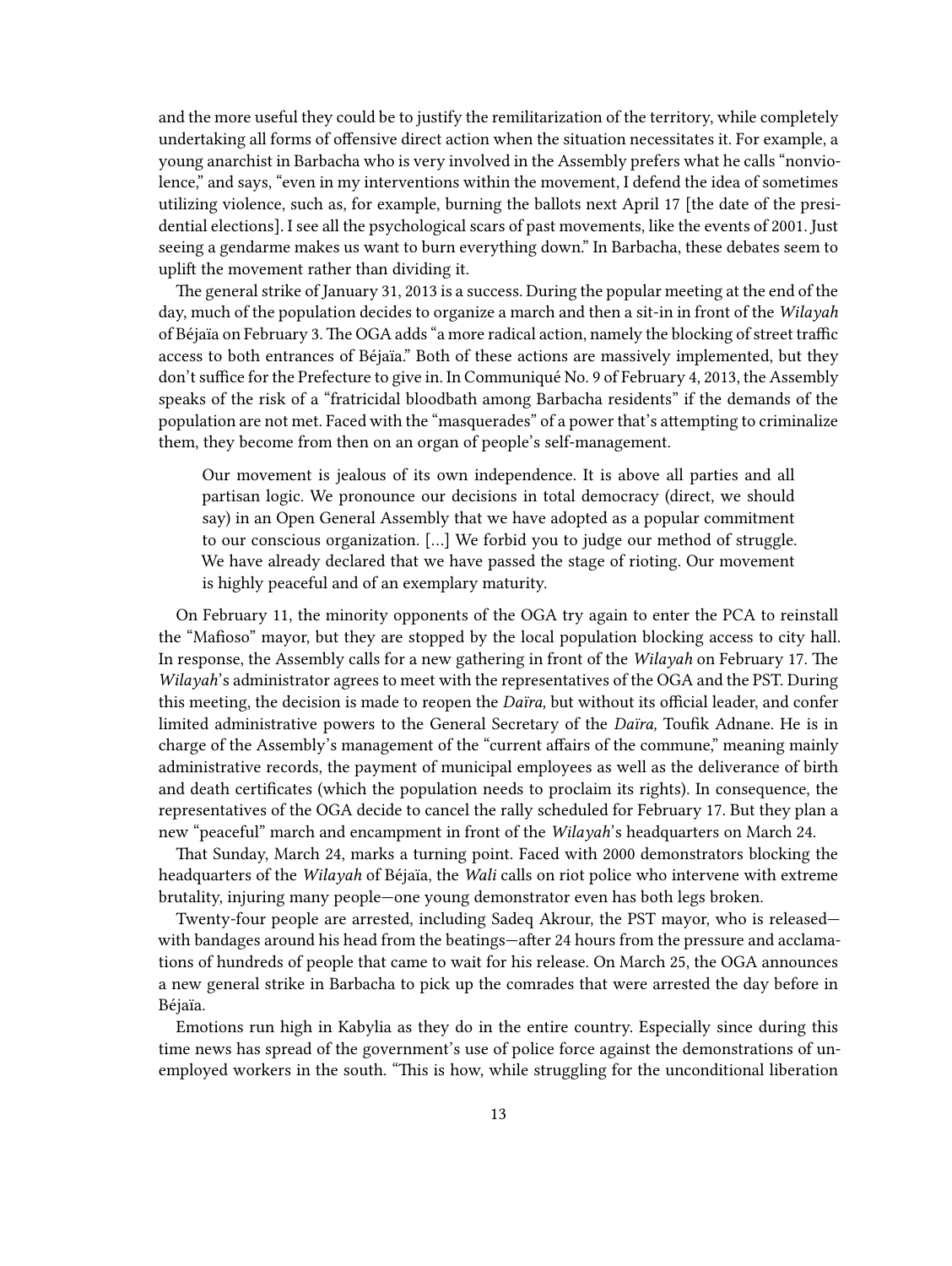of our six comrades under judicial control, it is now more urgent than ever to find new methods of struggle in order to prevail with the success of the so-called principal demands," states Communiqué No. 20 of March 26.

The mobilization does not weaken. On Sunday, March 31, hundreds of Barbacha's residents demonstrate again in front of the court of Béjaïa where six of their own are scheduled to appear for a hearing. They demand all legal proceedings be suspended. They also announce national actions for upcoming days to impose the dissolution of the municipal council and to demand new elections. The OGA calls for a general strike in Barbacha and a gathering in front of Béjaïa's courthouse on April 9, the trial date of the 24 arrested. More than a thousand demonstrators rally in front of the court to protest and the general strike is massively undertaken.

All this pushes the population to further develop methods of self-organization. Communiqué No. 23 of April 11, 2013 states:

The path is still long and difficult. Therefore, the reinforcement of the selforganization of the population must be our permanent task: it is necessary to strengthen the current village committees and create new ones in villages and neighborhoods not yet organized. Because the relative return of the maintenance of the Daïra and City Hall constitutes an important step in our fight, the real development of our Commune must be our strategic objective. […] These are our true battles: the Buâmran mine, the mini-dams, town fuel resources, the high school, the CEM of Tibkirt, RN  $75$ ,<sup>13</sup> the Commune's and Wilayah's roads, telephone and internet services, machines, agriculture and forestry, youth and leisure, etc. A true synergy of the people at the bottom of society is more than indispensable to move forward and succeed with this project.

April 19 and 20, 2013, the Assembly is in charge of organizing the festivities commemorating the Berber Springs of 1981 and 2001. It is in this context that the idea emerges and gains momentum that a people's assembly is the best and most legitimate means to solve the problems of the inhabitants and collectively improve their lives. In their Communiqué No. 26 of May 2013, the OGA states that it's convinced that the nomination of the General Secretary to manage the *Daïra* does not bring desired solutions for the population. The Assembly also denounces "all tentative desire to rehabilitate the mayor of the alliance and his team in order to put them in command of our glorious commune." Rightfully, on May 22, Mohamed Benmeddour, his team, and the members of the "alliance" tried once again to enter city hall. But they were again pushed out by the crowd. However, the Assembly decided in favor of a concession: the reopening of city hall. This is as much about managing "current affairs" as much as it is of "the critics."

During the summer, the *Wilayah* blocks all power of signature from the General Secretary—the only finances it leaves at his disposable are for "a closure," destined to protect the *Daïra* as well as the means to reinstall the gendarmerie. The General Assembly challenges the unwillingness of the *Wilayah,*stressing the fact that the population has accepted making concessions (notably, the reopening of city hall). In the "Appeal of September 21," the OGA thus denounces: the reduction of communal services to a strict minimum; the fact that communal workers were receiving their payments bit by bit, and, if they're lucky enough to receive them, months late; the refusal of the *Wilayah* to approve the budget of 2013 (which stifles the communal treasury); the shutdown of

<sup>13</sup> RN: *Route National.* A highway. *—Trans.*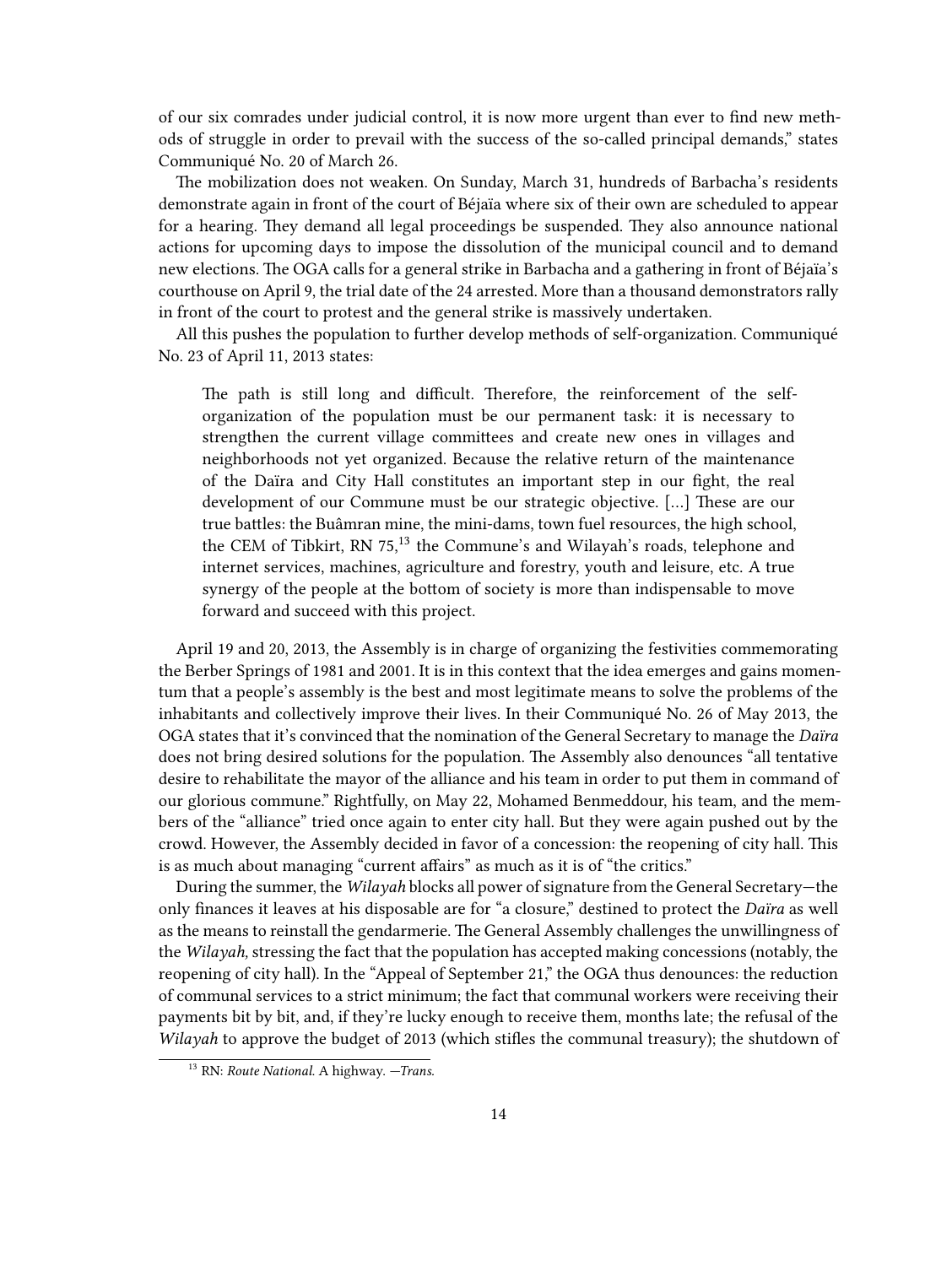all construction sites, especially of the local high school; the end of the school bus service (the bus drivers have not been paid and neither have any of the suppliers for the school's cafeteria) and the "squatting of the local commune by the gendarmerie."

Finally, after a long wait, on October 1, the General Secretary is authorized by the Minister of Interior to divide the budget and pay the commune's employees. But during the entire fall of 2013, the "shameful alliance" tries many times to get back into city hall. Each time, the people of Barbacha, united and determined, prevent them. To present their discontent about the installation of the mayor, a large popular meeting is organized on November 29, 2013. A thousand residents participated, voting by a show of hands against the shameful alliance. "Of the more than one thousand people responding to our call, only three hands were raised (one ironically) in approval of the installation of the infamous mayor of the RCD-FLN-FFS shameful alliance, Mohammed 'Mahmoud' Benmeddour, whom we had generously invited to speak. It was an authentic referendum worthy of a real people's direct democracy, unknown anywhere else," stated Communiqué No. 32 of December 6, 2013.

The struggle doesn't budge. However, the demands directed to the State and public powers for the shutting down of judiciary pursuits, the dissolution of the PCA, and the funds destined to develop the commune are all unsuccessful. More radical perspectives emerge among the population.

### <span id="page-14-0"></span>**And What if the People's Assembly Completely Replaced City Hall?**

The battle for new elections and to establish a "legitimate" city hall comes with numerous concessions. It begins with the return of the gendarmerie, although it would be kept out of the commune and will avoid all conflict. Mabrouk says that the State justifies the reinstallation of the gendarmerie as a measure to protect the population against "terrorism." Additionally, Da Elhamid tells us that not very long ago, the gendarmes would have arrested us for having our discussion. "Nothing has changed, it's still the same system. Because even the gendarmes [might as well be] colonial gendarmes," he says.

The reinstallation of the gendarmerie is not the only concession. The residents that are in favor of having new elections plan also to give the House of the People back to the PCA as a measure of goodwill. This is summarized in Communiqué No. 30:

If the logic of appeasement and advancement moves toward the final unblocking of this conflict, and the return of the meeting place (the Axxam n Caâb) to the Commune (nobody questions its character as a communal good) can help reinforce this dynamic, we are ready for this. However, the public powers must know that it's because of this meeting place that the movement has remained peaceful and refined in wise judgment. In any case, the General Secretary was allowed to use it whenever the necessity arose. By default, each one of us will assume responsibilities. […] We are neither terrorists nor are we cowards. We are the planners of adventures and are consciously organized with the single goal of allowing our commune to have its part in development and that our proud people have the means to assume their full duty to contribute to the veritable liberation of our dear country, Algeria, and so that it can contribute to the construction of a universal project that can liberate all of humanity.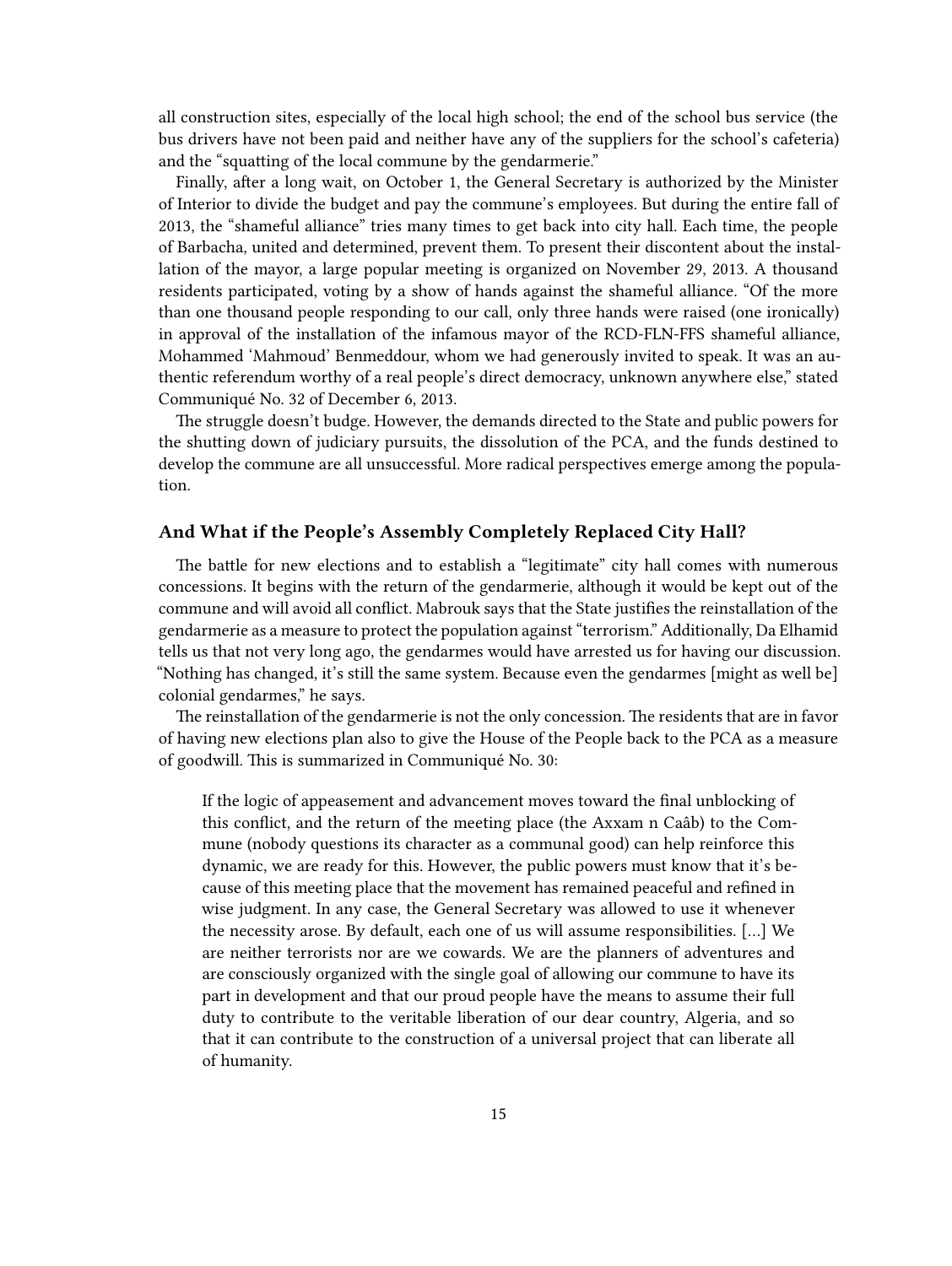A city hall, even if it's far-left and sincerely engaged with its residents, cannot do anything that can radically change the lives of people. It would remain a manager, a hierarchy, a link in the network of the powers of the state and capital. It may represent the people, but it is not the people. Mayor Saddek Akrour summarized the role attributed by the state to the PST while in office during the preceding mandate: "We suddenly found ourselves in a feedback loop of public finances between oil profits and private enterprises."<sup>14</sup> In this context, and since the basic demands for the economic development of the commune were not carried out, a growing number of the residents are conscious of the fact that the Assembly should not just be reduced to a tool only for struggle, but that it could become a structure of political, economic, and permanent social self-organization.

By the end of the month of December 2013, the state still had not satisfied the demands that the OGA had presented in exchange for the return of the leader of the *Daïra.* Those in the camp that think that the People's Assembly should completely replace all forms of State power are again reassured. Da Taïeb, whom we meet in February 2014, sums up his strategy. "We have to completely destroy the Algerian system. It's not just about Bouteflika,<sup>15</sup> his ministers or his *walis*: the state must be completely destroyed. Only generals live well in Algeria, the people have nothing. Rich state, poor people! This is why the people revolt. To take back our rights. Because there is a way! This is *hoggra.*<sup>16</sup> Look! A Member of Parliament gets 35 million dinars per month or more, plus an international passport, while any other employee in the commune makes only 15,000 dinars! […] We are protestors and we wish for other marginalized people like us come to our aid, that we all unite, that we help one another."

He is interrupted by a friend, "What interests us is not the elections, but in assembling together [...] to struggle against this system."

The reflection on the elections and the political parties has effectively evolved amongst the residents of Barbacha who have invented a way to manage themselves and their own lives. The position of the welder we met is clear: "The political parties, I don't like them. Because with parties, you raise a person up, and once they're at the top, 'the king is dead, long live the king' it's always been like that. Because I have spent a long time in political parties, they don't interest me anymore. Because as soon as someone is at the top as a Member of Parliament or a mayor, once he goes up, that's it, you never hear from him again, and then the day he needs the people, he comes back, he whines. 'We're going to do this, we're going to do that…' and at the end there's nothing. These people are only interested in power and money."

Confronting the state and capitalism that are ravaging its territory and very existence, the people of Barbacha lead a continuous struggle for a dignified life. Through the practices of mutual aid and collective resistance, they invent an emancipated society on an everyday basis. Like others before them, notably in Chiapas, they do not attempt to take state power but to dissolve it, along with capitalism, via federated self-organization in communes. Like the Zapatistas, they know that solidarity is a weapon when coordinated struggles come together.

<sup>&</sup>lt;sup>14</sup> Interview in Paris, 2008.

<sup>15</sup> Abdelaziz Bouteflika, current President of Algeria, in power since 1999. *—Trans.*

<sup>&</sup>lt;sup>16</sup> In the Algerian Arabic dialect, the word *hoggra* (also spelled *hogra*), often translated as "oppression," means having one's rights denied to them, being cheated, exploited, humiliated, or scammed by a ruler, authority figure, or government. The term was used frequently during the Arab Spring in Algeria. One conducting *hoggra* is known as a *haggar. —Trans.*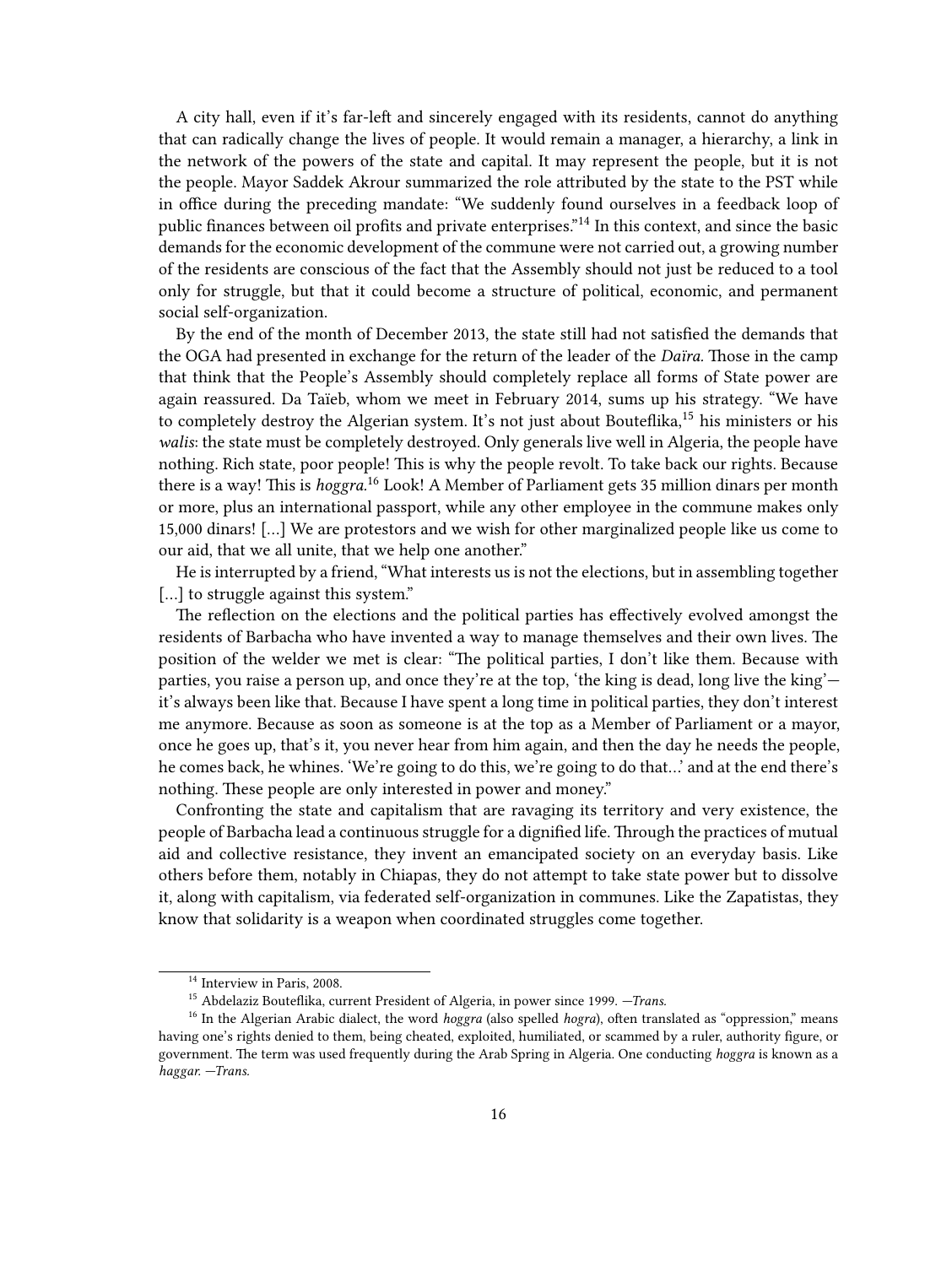This is the welder's conclusion: "We have to fight where we are. If everybody fights together, in France, in Morocco, here… we can improve things." And as the elderly Da Taïeb tells us, "Alone, the residents of Barbacha won't be able to throw this out. So we are trying to create a great movement, a bulldozer, to destroy it."